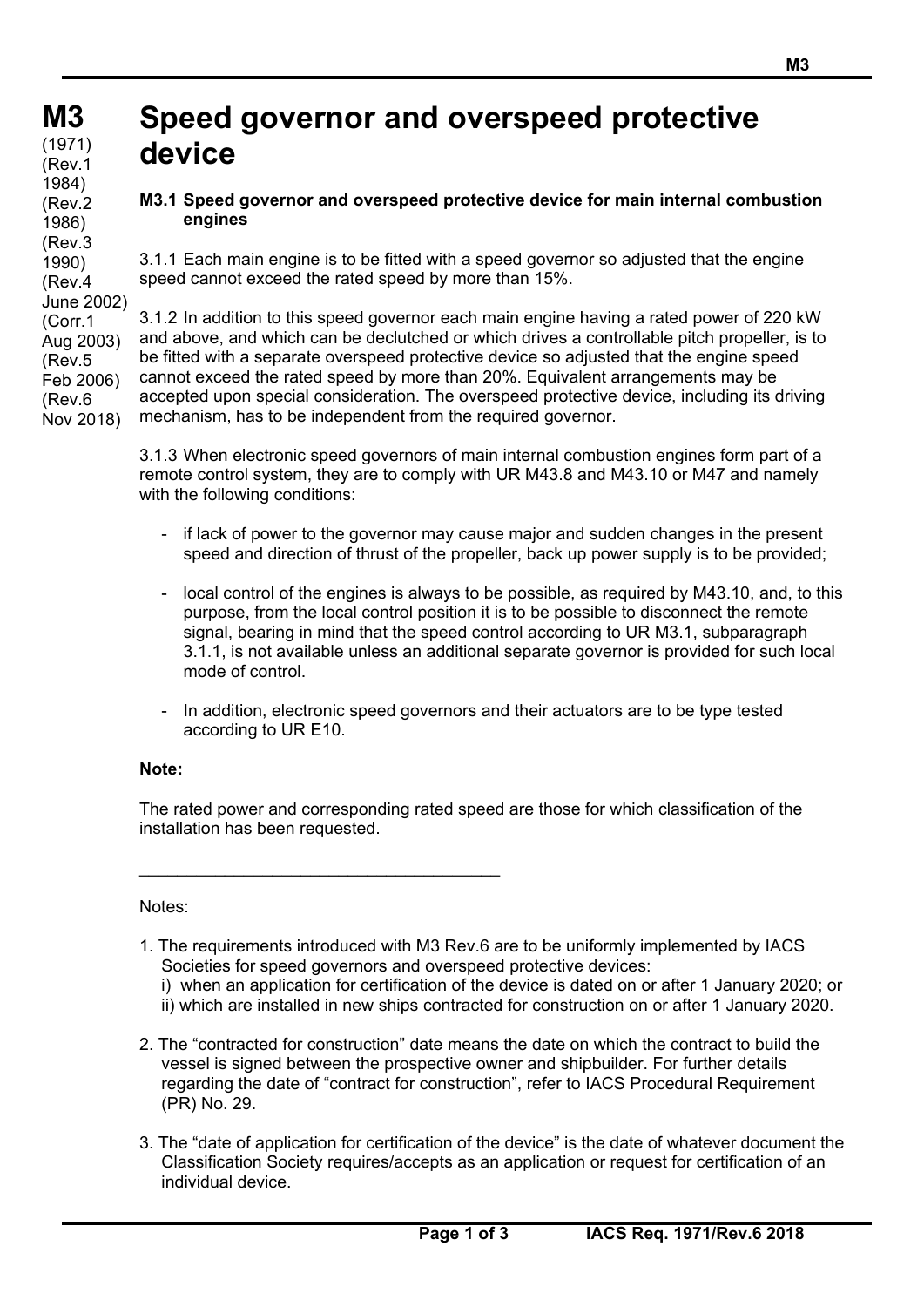## **M3.2 Speed governor, overspeed protective and governing characteristics of generator prime movers**

3.2.1 Prime movers for driving generators of the main and emergency sources of electrical power are to be fitted with a speed governor which will prevent transient frequency variations in the electrical network in excess of  $\pm 10\%$  of the rated frequency with a recovery time to steady state conditions not exceeding 5 seconds, when the maximum electrical step load is switched on or off.

In the case when a step load equivalent to the rated output of a generator is switched off, a transient speed variation in excess of 10% of the rated speed may be acceptable, provided this does not cause the intervention of the overspeed device as required by 3.2.5.

3.2.2 At all loads between no load and rated power the permanent speed variation should not be more than ±5% of the rated speed.

3.2.3 Prime movers are to be selected in such a way that they will meet the load demand within the ship's mains.

Application of electrical load should be possible with 2 load steps and must be such that prime movers – running at no load – can suddenly be loaded to 50% of the rated power of the generator followed by the remaining 50% after an interval sufficient to restore the speed to steady state. Steady state conditions should be achieved in not more than 5 seconds.

Steady state conditions are those at which the envelope of speed variation does not exceed +1% of the declared speed at the new power.

Application of electrical load in more than 2 load steps can only be permitted, if the conditions within the ship's mains permit the use of such prime movers which can only be loaded in more than 2 load steps (see Fig. 1 for guidance on 4-stroke diesel engines expected maximum possible sudden power increase) and provided that this is already allowed for in the designing stage. This is to be verified in the form of system specifications to be approved and to be demonstrated at ship's trials. In this case, due consideration is to be given to the power required for the electrical equipment to be automatically switched on after black-out and to the sequence in which it is connected. This applies analogously also for generators to be operated in parallel and where the power has to be transferred from one generator to another in the event of any one generator has to be switched off.

3.2.4 Emergency generator sets must satisfy the governor conditions as per items 1 and 2 even when:

a) their total consumer load is applied suddenly, or

 $\overline{a}$ 

**M3**  (cont)

- b) their total consumer load is applied in steps, subject to:
	- the total load is supplied within 45 seconds since power failure on the main switchboard
	- the maximum step load is declared and demonstrated
	- the power distribution system is designed such that the declared maximum step loading is not exceeded
	- the compliance of time delays and loading sequence with the above is to be demonstrated at ship's trials.